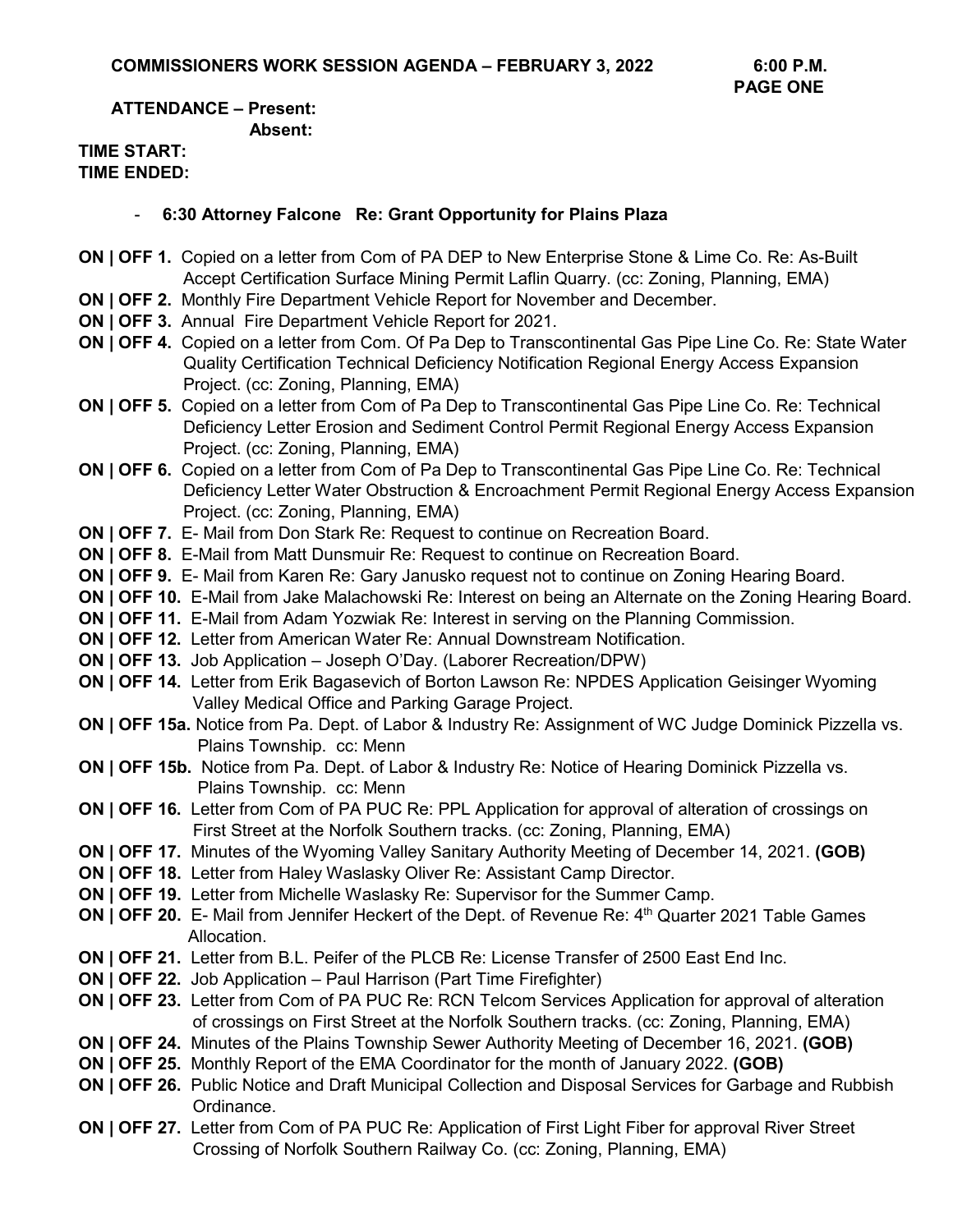### **COMMISSIONERS WORK SESSION AGENDA – FEBRUARY 3, 2022 PAGE TWO**

- **ON | OFF 28.** Copied on a letter from Com of PA DEP to PAWC Re: Notice of Violation Industrial Waste – Watres WTP. cc: EMA
- **ON | OFF 29.** Monthly Vehicle Report of the Fire Department for January 2022.
- **ON | OFF 30.** Letter from Jeffrey P. Lowenthal, Esq. Re: Chase Fox.
- **ON | OFF 31.** Monthly Report of Contractor Licenses Issued for January 2022. **(GOB)**
- **ON | OFF 32.** Monthly Vehicle Report of the Zoning Officer for January 2022.

## **ITEMS FOR DISCUSSION**

- **1.** DCNR Grant Application (Road in park from Hudson) or other options**.(Jerry/PJ)**
- **2.** Clothing Allowance Department Heads **(Cheto)**
- **3.** Banners **(Rob)**
- **4.** Light at Abbott/South Main/ Maffett Streets **(Jerry)**
- **5.** Mental Health awareness/training/solutions. **(Jerry)**
- **6.** Emergency Action Plans **(Rob)**
- **7.** Heavenlee Acres quarry issues meeting date **(Jerry)**
- **8.** Yard Waste RFP no bids**. (Jerry)**
- **9.** Personnel **(Rob)**

# **ITEMS AGREED TO BE ON AGENDA FOR MEETING OF FEBRUARY 10, 2022**

-Chairman Message under Committee Reports.

- -Motion to purchase garbage packer through Recycling Grant
- -No bids for yard waste RFP.

# **TABLED ITEMS**

- **31.** Ordinance Regulating BYOB Activities.
- **20.** Complaint Dawn Antonini 9 Miner Street Parking.
- **38.** Police Traffic Study Hancock and Elizabeth Streets No Parking One Side.
- **7.** Complaint from Gifford Grumpelt Re: Requests No Parking Here to Corner Signs on School and Foote Streets.
- **37.** Letter from Terry Re: Bailey Street/Midvale Storm water Complaint.

# **2019**

- **11.** E-Mail from Brian Palmiter Re: Pit Lighting.
- **11.** Letter from Attorney Walter T. Grabowski to Steve **Re: Martin Street.**
- **13.** Letter from Mark Hurst of Luzerne Co. Community Development Re: 2020 Local Needs Questionnaire Application Agreement.

## **2020**

- **14.** Complaint Dolores Seprish re: Water running down 102 West Carey Street onto her property.
- **11.** E-Mail from Chris Goetz of Penn Dot Re: Traffic Signal Poles Inspections.